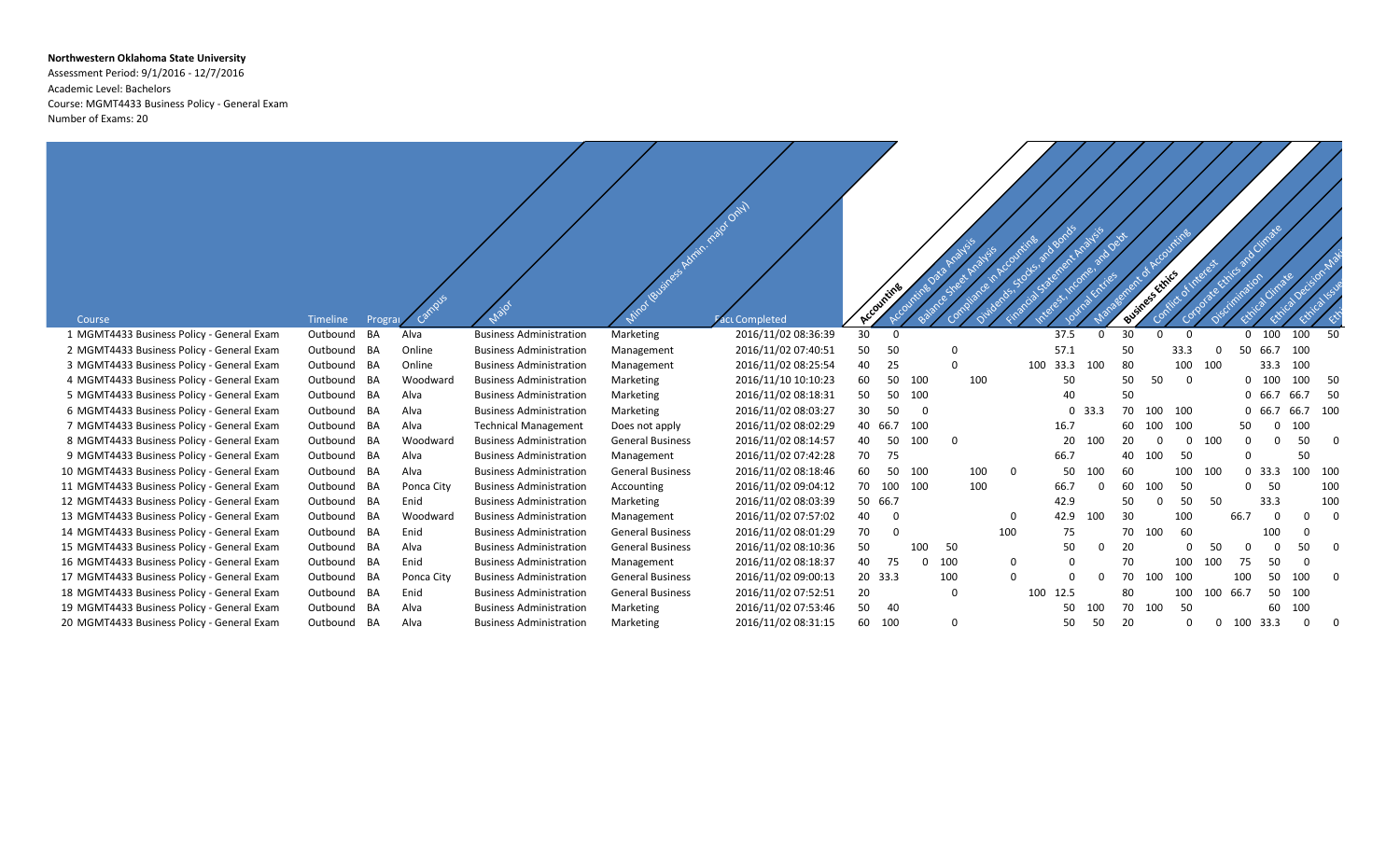|                            |                 |             |         |                       | a tegic Managem         |                  |                |              |         |          |                |                 |          |             |                  |              |                                |         |                |                          |     |      |                      |                |                |
|----------------------------|-----------------|-------------|---------|-----------------------|-------------------------|------------------|----------------|--------------|---------|----------|----------------|-----------------|----------|-------------|------------------|--------------|--------------------------------|---------|----------------|--------------------------|-----|------|----------------------|----------------|----------------|
|                            |                 |             |         |                       |                         |                  |                |              |         |          |                |                 |          |             |                  |              |                                |         |                |                          |     |      |                      |                |                |
|                            |                 |             |         |                       |                         |                  |                |              |         |          |                |                 |          |             |                  |              |                                |         |                |                          |     |      |                      |                |                |
|                            |                 |             |         |                       |                         |                  |                |              |         |          |                |                 |          |             |                  |              |                                |         |                |                          |     |      |                      |                |                |
|                            |                 |             |         |                       |                         |                  |                |              |         |          |                |                 |          |             |                  |              |                                |         |                |                          |     |      |                      |                |                |
|                            |                 |             |         |                       |                         |                  |                |              |         |          |                |                 |          |             |                  |              |                                |         |                |                          |     |      |                      |                |                |
|                            |                 |             |         |                       |                         |                  |                |              |         |          |                |                 |          |             |                  |              |                                |         |                |                          |     |      |                      |                |                |
| 30 100                     | - 0<br>$\Omega$ | 100         | 20      | 100                   | 0, 33.3                 |                  | $\overline{0}$ | 20           |         | $0$ 100  |                | 100             |          | 40          | 100              | 0            | 100                            |         | 40<br>100      | 50                       |     | 40   | 100                  | 0 66.7         | $\Omega$       |
| 40 50<br>50<br>100         |                 |             | 50      |                       | 50                      | 100              |                | 0 50 66.7    |         | $\Omega$ | 100            | 100<br>$\Omega$ |          | 40          |                  | $0$ 100      |                                | $0$ 100 | 40<br>$\Omega$ | 100                      | 100 | 70   | 100<br>50            | 100            | 50             |
| 50 33.3<br>100             | 50<br>100       |             | 60      | 100                   | 100 66.7                | 50<br>50         |                | $0\qquad 60$ | 100     | 50       | 100<br>- 0     | 100             |          | 60          | 33.3 100         |              | 100                            |         | 60<br>$\Omega$ | 100                      | 100 | 30   | 50<br>50             |                |                |
| 50<br>66.7<br>50           | 100             | 50          | 80      | 100<br>100            |                         | 75 100 50        | 100            | 70           | 100     |          | 50<br>100      | 50              | 100      | 80          | 50 100           |              | 100                            | 100     | 80 100 100     |                          |     | - 40 | 50<br>33.3           |                | 100            |
| 30<br>33.3                 |                 | 33.3        | 40      | 100<br>100            | 16.7                    |                  |                | $0\qquad 30$ |         |          | 100 33.3       | 25              |          | 20          | - 50             |              | $\Omega$<br>- റ                |         | 25<br>40       |                          | 100 |      | $\Omega$             |                | 100            |
|                            | . റ             |             | 70      |                       |                         | 100 66.7         | 100<br>100     | 40           |         |          | 100 33.3       | 50              |          |             | 100              | 66.7         |                                |         |                | $\overline{0}$<br>$\cap$ | 50  |      | 50<br>20             |                |                |
| 60 33                      |                 |             |         | 100                   | 100 33.3                |                  |                |              |         | 100      | 66.7           | 50              |          | 20          |                  | 100          | - റ                            |         | 80 66.7        | 100                      | 100 | 50   | 100                  | 100 33.3       |                |
| 40                         | 100             |             | 30      |                       | 66.7                    |                  |                |              |         | 66.7     | $\Omega$       | 100             |          |             |                  |              | 100                            |         | 40 33.3        |                          |     |      | -50                  | 50 33.3        |                |
| 10                         |                 |             |         | 33.3                  |                         | 100              |                |              |         | 100      | 50             | - റ             | 100      | -40         |                  |              |                                |         | 80             | 100 66.7                 |     | 10   |                      |                | റ              |
| 40<br>- റ                  |                 |             | 70      | 100<br>100            | 50                      | 66.7             | 50<br>100      |              |         |          | 60             | 100             | 66.7     | -60         | 100              | 100          |                                |         | 75<br>60       |                          |     |      |                      |                | 25             |
| 40<br>66.7                 | 100 33.3        |             |         | 50                    | 100 71.4                |                  |                |              |         | 100      | 33.3           | 100             | 100      |             |                  |              |                                |         | 40 66.7        |                          |     |      | 50 16.7              |                |                |
| 20                         |                 | 100         | 90 100  | 100                   |                         | 100 66.7 100 100 | 100            |              |         | 50       | 25<br>100      | <u>ດ</u>        | 100      | 100<br>60   |                  |              |                                |         |                | $0\quad 100$             |     |      | 100                  |                | 25             |
| 20<br>50                   |                 |             | 50      |                       |                         | 0 66.7 100 100   |                | 60           | 100     | 50       | 100            |                 |          |             |                  |              |                                |         | 100            |                          | 100 |      | 50 100 66.7          | 0, 33.3        |                |
| 30<br>66.7                 | $\Omega$        | 33.3        | 60      | 100                   | -60                     |                  | 100            | - 30         |         | 50       |                |                 |          |             |                  | $0\quad 100$ |                                |         | 50<br>40       | 50                       |     |      | 60 66.7 100 66.7 50  |                |                |
| 80<br>100<br>50            |                 | 75          | 50      |                       | 75                      | 50               |                | 50           |         | 100      |                | 50              |          |             |                  |              |                                |         | 20             | $0\quad 50$              |     | 30   | $\overline{0}$       | 50             | - 50           |
| 30<br>$0$ 33.3<br>$\Omega$ |                 | 0 66.7      | 40      | 50<br>100             | $\overline{\mathbf{0}}$ | 50 100           |                | $0\qquad 30$ |         | 100      | - 20<br>- 0    |                 |          |             |                  |              | 100<br>$\overline{\mathbf{0}}$ |         | 20             | $0\quad 33.3$            |     | 10   | 100                  | $\overline{0}$ | $\overline{0}$ |
| 70 100<br>100              |                 | 50 100 33.3 |         | 80 100 100            |                         | 100 100 100      |                | $0\quad 50$  |         | 100 100  |                | 50              | 50       | -80         | 66.7             | 100          | 100                            |         | 60 66.7 0      |                          |     |      | 100<br>-66.7         | $0$ 100        |                |
| 25<br>40<br>$0$ 100        |                 | 100         | 60 66.7 |                       | 100                     | $\mathbf{0}$     | - 50           |              | 40 66.7 |          | 50             |                 | $\Omega$ | - 40<br>100 | 100              | $\Omega$     |                                |         | 60 100         | 50                       |     |      | 50<br>- 20           | 50 100         |                |
| 25<br>60 100               |                 |             |         |                       | $0\quad 100\quad 100$   | 100              |                |              |         | 50       | 33.3           | 50              | - 50     | 100<br>- 60 | 100              | 100          | $\Omega$                       |         |                |                          | 100 |      | $0\,$ 33.3 33.3      |                | - 0            |
| 30<br>0, 66.7              |                 | 50          | 60      | 0 50 100 66.7 100 100 |                         |                  |                | 10           |         | 25       | $\overline{0}$ |                 |          |             | 0 60 100 100 0 0 |              |                                |         |                | 60 100 33.3 100          |     | 30   | 50<br>$\overline{0}$ | $0\qquad 0$    |                |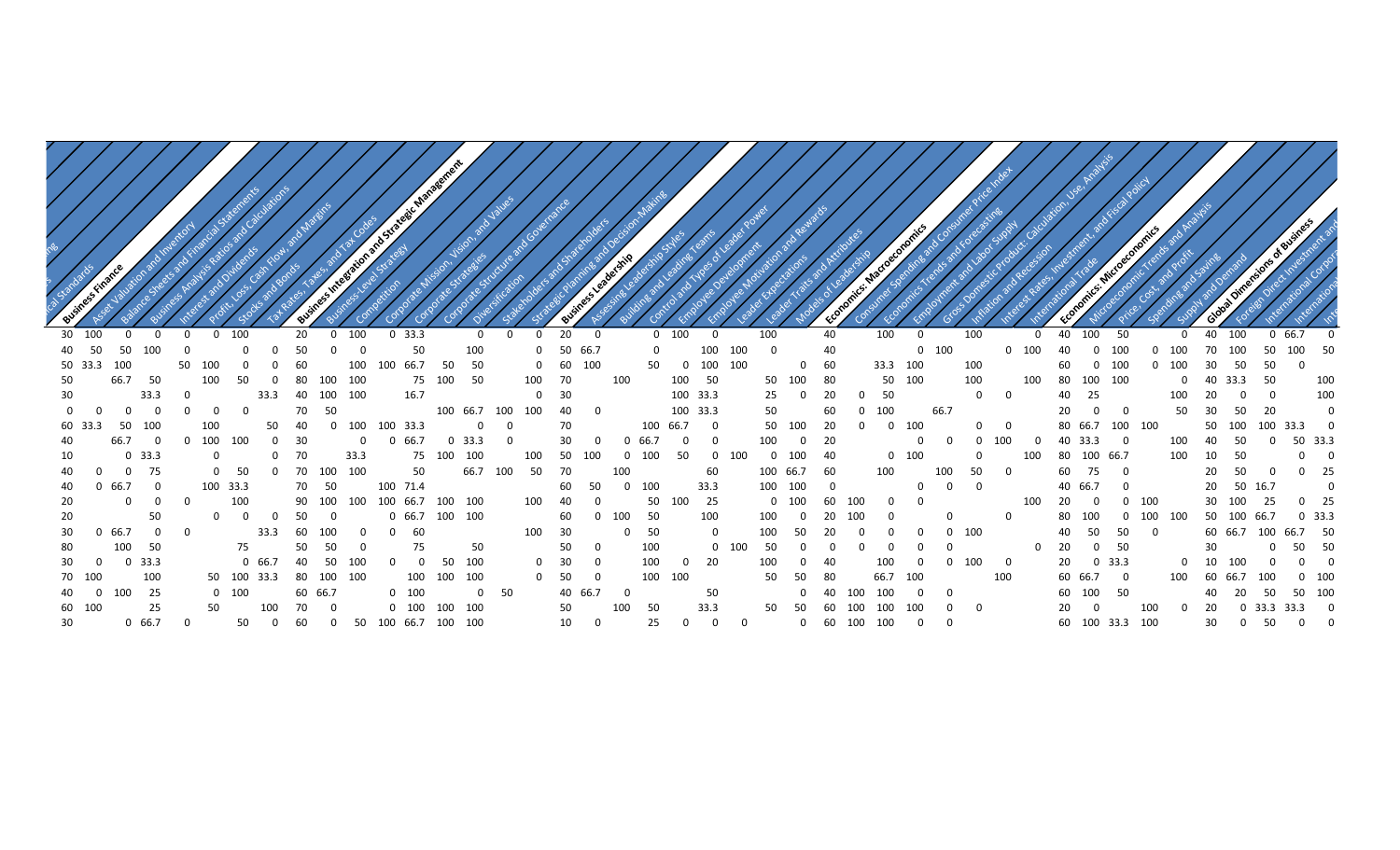|          |              |                |         |                |                |                     |                         |              |             |                   |              |       |             | int of Business   |                |                |                 |                     |          |                 |               |                  |                |              |                   |                |                |                         |                  |               | School McQuetion Management |                         |                 |           |     |                         |                         |          |                |          |                       |    |  |
|----------|--------------|----------------|---------|----------------|----------------|---------------------|-------------------------|--------------|-------------|-------------------|--------------|-------|-------------|-------------------|----------------|----------------|-----------------|---------------------|----------|-----------------|---------------|------------------|----------------|--------------|-------------------|----------------|----------------|-------------------------|------------------|---------------|-----------------------------|-------------------------|-----------------|-----------|-----|-------------------------|-------------------------|----------|----------------|----------|-----------------------|----|--|
| 50       |              | 50 33.3        |         |                | $0$ 100        | 50                  | $\Omega$                |              | 100         |                   | 50           |       |             | $0$ 100           |                | $0\quad 50$    |                 | 100                 |          | 100 33.3        |               |                  | $\mathbf 0$    |              | 0 100 33.3        |                |                | 50                      |                  | $\mathbf 0$   | 50                          | $\mathbf 0$             | 50<br>100       |           | 40  | 100                     | 33.3                    | $\Omega$ | 0, 66.7        |          |                       | 30 |  |
| 100      | 30           |                |         |                | $0\qquad 50$   | 50                  |                         | $\mathbf{0}$ |             |                   | $0\qquad 70$ |       |             | 100               |                |                |                 | 50 50 100           |          | 50 0            |               |                  | $\overline{0}$ |              |                   | 0 66.7 50 100  |                |                         |                  |               | 75 100                      |                         | 100             |           | 60  |                         | $0$ 100                 | 100 100  |                | 50       | $\overline{0}$        | 40 |  |
|          | $0\qquad 60$ |                |         | 0 100 33.3 100 |                |                     |                         |              | 50 100      |                   |              | 60 50 |             |                   |                | 0 100 100      |                 | $\overline{0}$      |          | 0 100 33.3 33.3 |               |                  |                |              |                   | 33.3           |                |                         |                  | 33.3 25       |                             | $\overline{\mathbf{0}}$ | $0$ 100         | 0         |     | 70 100                  | $\overline{\mathbf{0}}$ |          |                |          | 66.7 66.7 100 60      |    |  |
| $\Omega$ | 70           | - 0            |         | 100            | $\overline{0}$ |                     |                         |              |             | 50 100 100 100 30 |              |       |             | $0\qquad 0$       |                | $0$ 100        |                 | 0 <sub>50</sub>     |          |                 | $0\quad 33.3$ |                  |                | 50 0         |                   | $\overline{0}$ | $\overline{0}$ |                         |                  |               | 0 75 100                    |                         | 66.7            |           |     | 40 100                  | - റ                     | $\Omega$ | 50             |          | 66.7 50               |    |  |
| 33.3     | 50           | -50            |         | $0\quad 100$   |                | 0 100 100           |                         |              |             |                   | $0\qquad 60$ |       |             | 100 33.3 66.7 100 |                |                |                 |                     |          |                 | 50 66.7       |                  | 0 100 100      |              |                   | 25             |                | $\overline{0}$          |                  |               | 0 50 33.3 33.3              |                         |                 |           |     | 50 100                  | 50                      |          | 0              | -50      | $0\quad 10$           |    |  |
| 50       | 60           |                | 66.7    | 100            |                |                     | 100                     |              | 50          |                   | $0\qquad 70$ |       |             | $0$ 100           |                | 100 100 100    |                 |                     |          |                 | 50 100        | 100 100          |                |              |                   | 33.3 50        |                |                         |                  |               | 0 50 100                    |                         | $\Omega$        |           |     | 30 50                   | റ                       |          | 0 66.7         | $\Omega$ | $0 \t 10$             |    |  |
| 33.3     | 50           |                | 50      |                | $0\quad 100$   |                     | 50 100 50               |              |             |                   | $0$ 70 100   |       |             | 0 <sub>50</sub>   |                |                | 50 100          |                     |          | 100 25          |               | $\Omega$         | $\Omega$       |              | 100 33.3          |                |                | 50                      |                  | $0\quad 33.3$ |                             | $\Omega$                | $0\quad 100$    |           |     | 100 100 100 100         |                         |          |                |          | 100 100 40            |    |  |
| 100      | 10           | $\Omega$       | റ       | - 0            |                |                     | $0\quad 100$            |              |             |                   | $0\quad 40$  |       | 50 0        |                   |                |                | $0 \t 0 \t 100$ |                     |          | 100 66.7        |               |                  | 100            | $\mathbf{0}$ | 100               | $\mathbf 0$    | $\mathbf 0$    | 0                       | $\Omega$         | 75            |                             |                         | 50 100          | - 100     | 20  | 0                       |                         | 33.3 100 |                | $\Omega$ |                       | 60 |  |
|          |              | 50 100 100     |         |                |                | $0$ 100             |                         |              | $0\qquad 0$ |                   | $0\qquad 20$ |       |             | $0$ 100           |                |                |                 | $0\qquad 0$         | $\Omega$ |                 | $0\quad 50$   |                  | $0$ 100        |              | 50                | $\Omega$       | $\mathbf 0$    |                         | $\Omega$         | 0, 33.3       |                             | 100                     |                 | $\Omega$  | 40  | $\Omega$                | 40                      |          |                | 66.7     | $0\qquad 20$          |    |  |
|          | 60           |                | $0$ 100 | $\Omega$       |                | $0\quad 50$         |                         |              | 100         |                   | 20           |       | 50 0        |                   | $\Omega$       |                | 50              | $\Omega$            |          |                 | 25            |                  | $0$ 100        | $\Omega$     |                   | 0 66.7 100     |                |                         | 100              |               | 0 66.7 100 100              |                         |                 | $\Omega$  |     | 40 100                  | 100                     | $\Omega$ | $\Omega$       | - 50     |                       | 40 |  |
|          | 50           | $\overline{0}$ |         | 100            |                | 0, 66.7             | $\overline{\mathbf{0}}$ |              |             |                   | 50           |       |             |                   |                | 0 100 100 33.3 |                 |                     |          |                 | 0, 66.7       |                  | 50             |              |                   | 100 75 100     |                |                         |                  |               | 0 100 100 100 100 100       |                         |                 | 100       |     | 50 66.7 50              |                         | 100      | 50             | $\Omega$ | 0 70                  |    |  |
|          | 40           | $\overline{0}$ |         |                |                | 50                  |                         | 100          | 50          |                   | $0\qquad 10$ |       |             | $0\qquad 0$       |                |                | 25 0            |                     |          |                 | $\Omega$      |                  | $0\qquad 0$    |              |                   | 0 66.7 100     |                |                         | 100              | $0\qquad 0$   |                             |                         | $\Omega$        |           |     | 0 50 75 100             |                         | $\Omega$ |                |          | 0 100 20              |    |  |
| 50       | 50           | 50             |         | 100            |                | $0\quad 100\quad 0$ |                         |              |             |                   | $0\qquad 60$ |       | 100 100     |                   |                |                | 33.3            |                     | $\Omega$ |                 | - 50          |                  | 0 100          |              |                   | 50 66.7 100    |                | $\Omega$                |                  | 100 66.7      |                             |                         |                 | 0 100 100 | -40 |                         |                         | 50 66.7  | $\overline{0}$ |          | 33.3 40               |    |  |
| $\Omega$ | 50           | - 0            |         | 0, 100         |                | 100                 | 100                     |              | 100         |                   | $0\qquad 70$ |       | 50          |                   |                | 100 100        |                 | $\Omega$            |          | 100             | 25            | $\Omega$         | $\overline{0}$ |              |                   | 50 33.3        |                | $\overline{0}$          |                  |               | 50 66.7 100 100             |                         |                 |           |     | 0 60 100 66.7           |                         | 100      | . റ            |          | $0$ 100 40            |    |  |
| 33.3     | 40           |                |         |                | $\Omega$       | -50                 | $\Omega$                | 100          |             | 100               | 30           |       | $\mathbf 0$ |                   |                |                | 66.7            | 100                 | $\Omega$ |                 | 66.7          | 100 100          |                |              |                   | $0\quad 33.3$  |                |                         |                  |               | 0 50 75 100                 |                         | 100             | $\Omega$  |     | 70 66.7                 | 100                     | 50       |                |          | 50 100 40             |    |  |
|          | 0 50         |                |         | 66.7           | 100            |                     |                         |              | 50          | 50                | 40           |       | 100         | $\mathbf 0$       | $\overline{0}$ |                |                 | 0 66.7 100          |          |                 | 0 50          |                  | 100            |              | 0 50 100 100 100  |                |                |                         |                  | 100 33.3      |                             |                         | 0 <sub>50</sub> |           | 50  |                         | 50                      |          |                |          | 0 25 100 100 40       |    |  |
|          | 0 60 100     |                |         | 100            |                | 0 100               |                         | 66.7         | 100         |                   | 0 80         | 100   | 100 100     |                   | 100            |                |                 | 33.3                |          |                 |               | 66.7 100         |                | $0\quad 100$ |                   | 33.3           |                | $0$ 100                 | $\mathbf 0$      |               | 50                          | $\mathbf{0}$            | 50 100          |           |     | 50 50                   |                         | 50 66.7  |                | 50       | 0 50                  |    |  |
|          | 50           |                |         |                |                | 50                  |                         | 50 100       | - 50        |                   | $0$ 70 100   |       |             |                   |                |                |                 | 0 100 50 50 100 100 |          |                 | 75            |                  | 100            |              | 0 100 100 100 100 |                |                |                         |                  | 100 33.3      |                             | - 50                    |                 | $\Omega$  |     | 80 100                  | 100                     | 100 100  |                |          | $0\times 50\times 20$ |    |  |
|          | 0 50         | 50 100         |         |                |                | 0 50                |                         |              |             | 0 100 100 50      |              |       |             |                   |                | 0 100 100 50   |                 |                     |          |                 |               | 33.3 66.7 50 100 |                |              |                   | 25 100         |                | - 0                     | $0 \t 0 \t 66.7$ |               |                             | $\overline{0}$          | 100             |           |     | 70 75 100 0 66.7 100    |                         |          |                |          |                       | 60 |  |
| 50       | 40           | 50 50          |         |                |                |                     |                         |              | 50 100 0    |                   | $0\qquad 10$ |       | 50          |                   |                |                |                 | $0$ 0 0 0 0 33.3    |          |                 |               |                  | 100 0          |              |                   |                | $0\qquad 0$    | $\overline{\mathbf{0}}$ | $\overline{0}$   |               | 25 50                       |                         |                 |           |     | 0 40 33.3 0 33.3 50 100 |                         |          |                |          |                       | 50 |  |